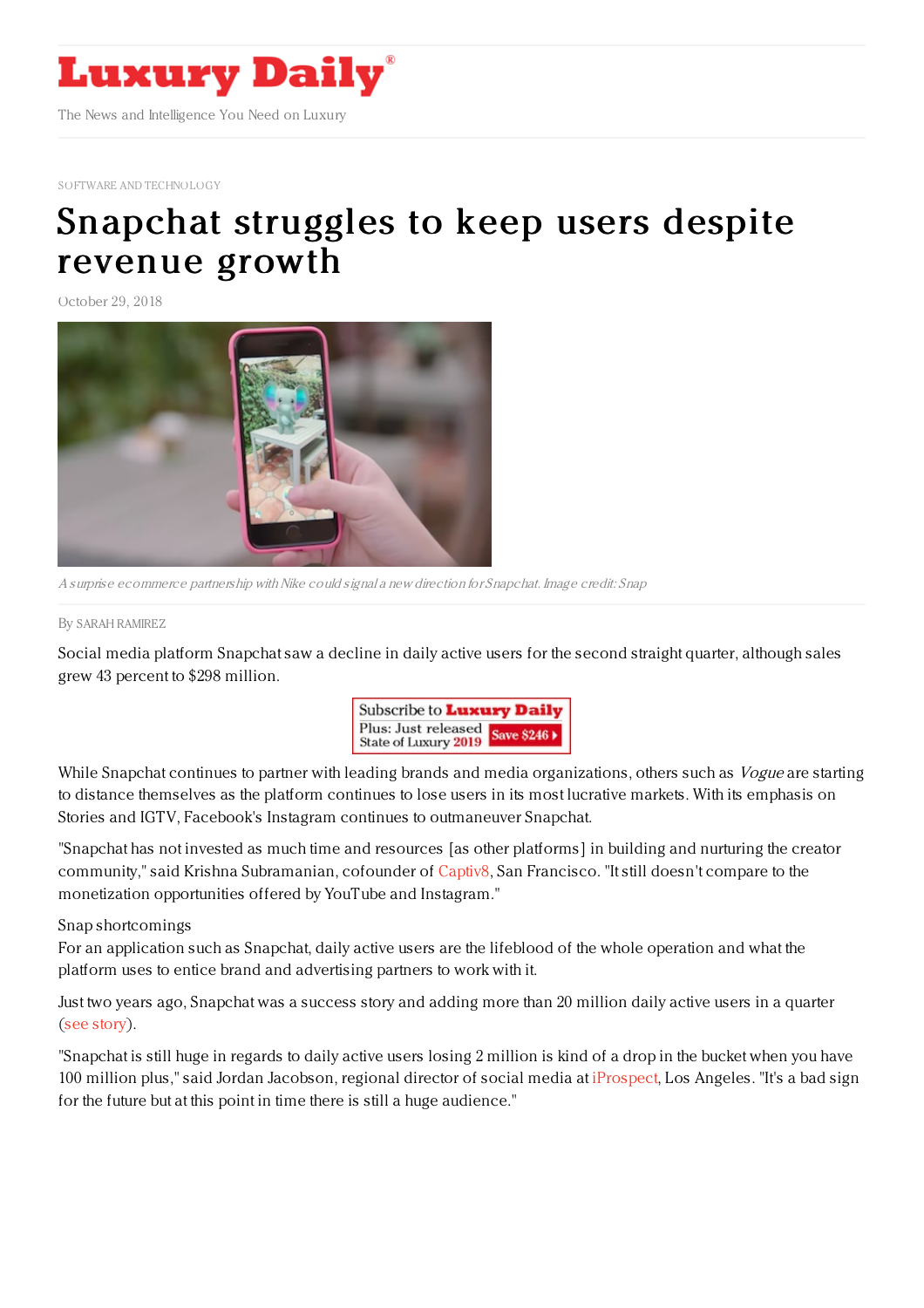

Vogue's Snapchat Discover editions revolved around countries, not titles

Much of Snapchat's ad revenue revolve around Discover, which allowed users to view custom content created by brands and publishers.

Earlier this month, *Vogue* launched a Spanish-language edition of Snapchat Discover. Weeks later, however, [Bloomberg](https://www.bloomberg.com/news/articles/2018-10-25/snapchat-lost-users-in-quarter-and-says-decline-will-continue) reported that Cond Nast is discontinuing its Snapchat channels for *Vogue*, Wired and GQ brands.

Snapchat started the year by testing new features to appease its advertisers, including unskippable three-second ads. Snap has always been cautious around introducing ads to Snapchat, and the skippable ads in Stories now are often skipped through by consumers in less than a second.

The platform is also pushing more content off the app with an initiative called Stories Everywhere. Under this project, users and brands will be able to save and share content from Snapchat anywhere on the Web, including a Web media player for viewing Snapchat videos outside of the app (see [story](https://www.luxurydaily.com/snapchats-unskippable-ads-off-app-content-bid-to-lure-advertisers-from-instagram/)).



Snapchatspectacles. Image credit: Snapchat

A redesigned app also drew user backlash and eventually an online petition before Snapchat made some readjustments to appease the community.

The company has also hit roadblocks when trying to expand beyond its digital origins.

Snapchat Spectacles were relaunched with more fashionable designs but little fanfare. The water-resistant glasses connect to users' nearby devices that are paired, and share 10-second clips to Snapchat, and now other social media outlets, too (see [story](https://www.luxurydaily.com/snapchat-spectacles-reborn-with-new-fashionable-designs/)).

## Next steps

Despite Snapchat's attempts to lure advertisers to its platform, marketers overwhelmingly prefer Instagram for ad buying.

The Facebook-owned platform has dwarfed Snapchat, with 90 percent of respondents to a survey conducted by Cowen indicating they prefer to advertise on Instagram over Snapchat, as reported by Business Insider. This data should be worrisome to Snapchat, which has increasingly lost favor with advertisers as Instagram's star has risen.

According to Cowen's report, 47 percent of advertisers are spending much less on Snapchat ads than they had anticipated (see [story](https://www.luxurydaily.com/90pc-of-advertisers-prefer-instagram-over-snapchat/)).